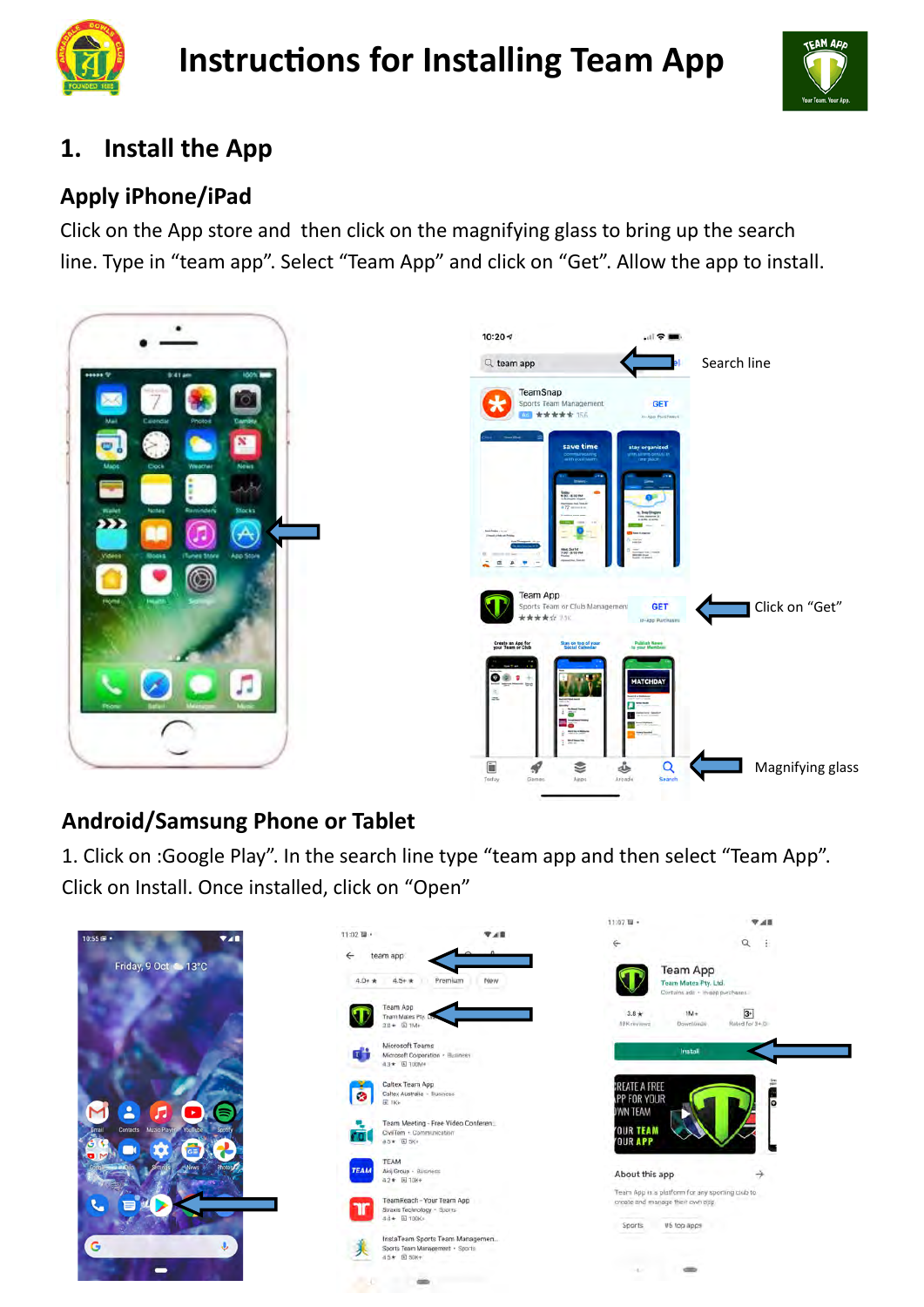#### **2. Register for Team App**

Select "Team App" from your list of apps on your screen to open. You may see a message such as "Allow TeamApp to access this device's location". If you wish to receive notifications any time, answer "yes" otherwise select "Allow only while using the App". Then you will see a screen asking you to "Find your Team/Club". Or "Log in or Sign Up". If you haven't already signed up to Team App, you must select this first. You will then be asked for your email address. Type this in and press "Continue". If you have not registered before, you will see a message asking you to create a new account. Click on "Yes"

| 11:25日·                                                                                                                                                                                                       | 12:27 四 ·<br>741 |                                       | . . | 12:41 至 。                                                                                                                           | $\alpha_{\rm L}$      |
|---------------------------------------------------------------------------------------------------------------------------------------------------------------------------------------------------------------|------------------|---------------------------------------|-----|-------------------------------------------------------------------------------------------------------------------------------------|-----------------------|
|                                                                                                                                                                                                               |                  | <b>TEAM TAPP</b>                      |     |                                                                                                                                     | <b>Create Account</b> |
| TEAM APP                                                                                                                                                                                                      |                  | - Email Address -<br>hame@example.com |     | This email address is not registered with<br>Team App. If you have previously registered<br>it may have been with a different email |                       |
|                                                                                                                                                                                                               |                  | <b>Continue</b>                       |     | address.                                                                                                                            |                       |
|                                                                                                                                                                                                               |                  | OR                                    |     | Are you sure you want to create a brand new<br>Team App account?                                                                    |                       |
|                                                                                                                                                                                                               | G                | <b>Continue with Google</b>           |     |                                                                                                                                     |                       |
|                                                                                                                                                                                                               |                  | <b>Continue with Facebook</b>         |     |                                                                                                                                     | Yes                   |
| YOUR TEAM. YOUR APP.                                                                                                                                                                                          |                  |                                       |     |                                                                                                                                     | No                    |
| Team App is a FREE platform for any team, sports<br>club or social group to improve communication by<br>creating their very own app. Sign-up & find your team<br>or create your very own app in just minutes. |                  |                                       |     |                                                                                                                                     |                       |
| $-0.0.0.0$                                                                                                                                                                                                    |                  |                                       |     |                                                                                                                                     |                       |
|                                                                                                                                                                                                               |                  |                                       |     |                                                                                                                                     |                       |
| Find your Team / Club                                                                                                                                                                                         |                  |                                       |     |                                                                                                                                     |                       |
| Log In or Sign Up                                                                                                                                                                                             |                  |                                       |     |                                                                                                                                     |                       |
|                                                                                                                                                                                                               |                  |                                       |     |                                                                                                                                     |                       |
|                                                                                                                                                                                                               |                  |                                       |     |                                                                                                                                     |                       |

Next enter your user details and change the country to Australia. You will see a message asking you to enter a security code. Check your email and enter the number shown - see below.